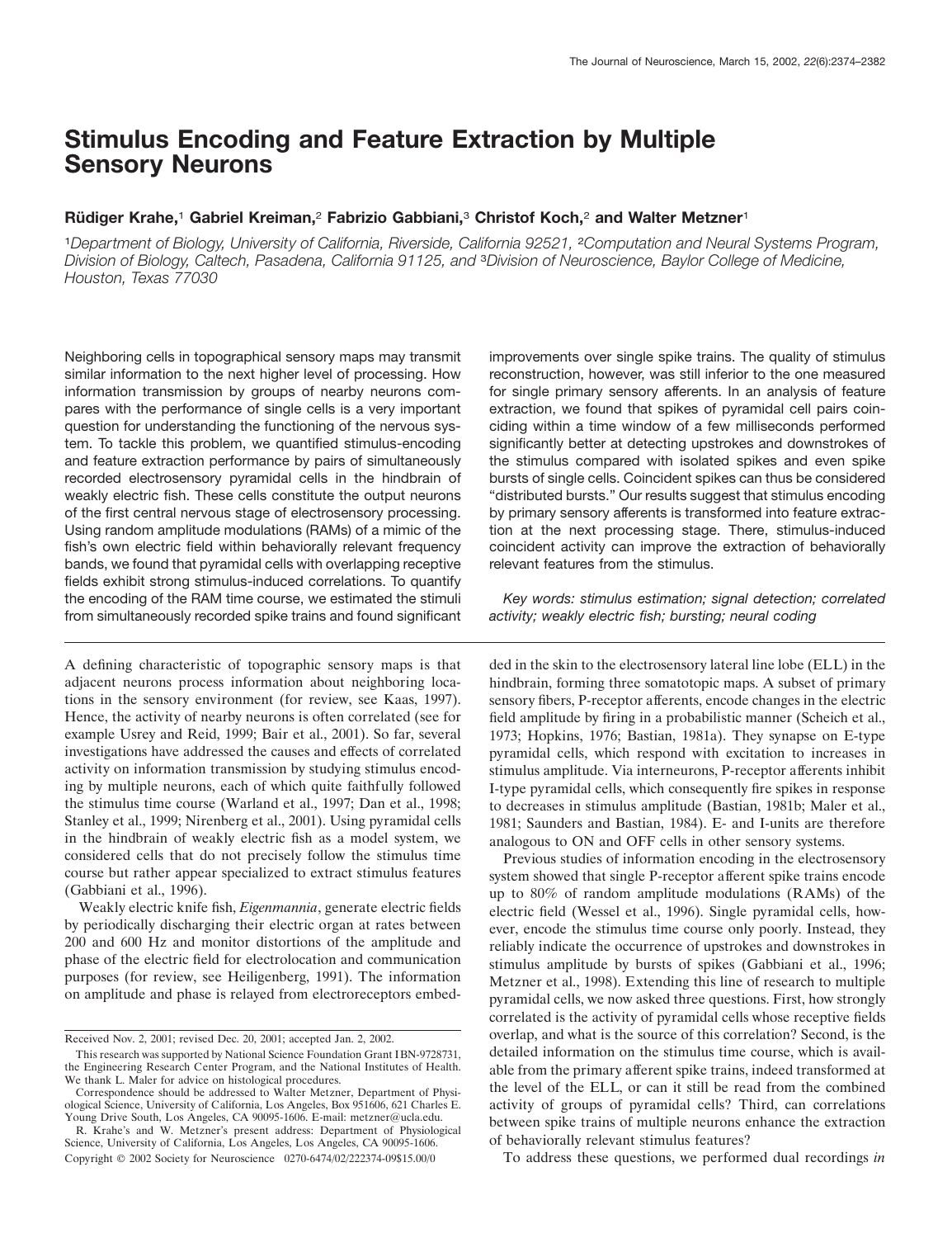*vivo* from nearby pyramidal cells in the ELL with overlapping receptive fields while presenting RAMs of a mimic of the fish's electric field. We characterized correlations between spike trains of simultaneously recorded neurons by cross-correlation analysis. Stimulus encoding and feature extraction were quantified using reconstruction techniques and methods derived from signal detection theory, respectively (Gabbiani et al., 1996; Rieke et al., 1997; Metzner et al., 1998).

# **MATERIALS AND METHODS**

*Preparation.* Forty-three specimens of the South American weakly electric knife fish, *Eigenmannia* sp., ranging in body length from 12 to 22 cm, were used in this study. The animals were obtained from a tropical fish wholesaler (Bailey's, San Diego, CA). Animal handling and all surgical procedures were in accordance with National Institutes of Health guidelines and were approved by the local Institutional Animal Care and Use Committee. Preparation for the electrophysiological recordings has been outlined in detail previously (Metzner et al., 1998). Briefly, after determining a fish's electric organ discharge frequency, the animal was immobilized, and its discharge amplitude was attenuated by intramuscular injection of Flaxedil (gallamine triethiodide; Sigma, St. Louis,  $MO$ ;  $\leq$ 5  $\mu$ g/gm body wt). The animal was then suspended in the center of the experimental tank (water conductivity,  $100-130 \mu\text{S/cm}$ , pH 7; temperature, 24–26°C) and respirated with aerated aquarium water. Under local anesthesia (2% lidocaine; Western Medical Supply, Arcadia, CA), part of the skull overlying the right caudal cerebellum was removed ( $\sim$ 3 mm<sup>2</sup>). A Plexiglas rod was glued to the left parietal bone to stabilize the fish.

*Electrophysiology.* Initially, dual recordings from pyramidal cells were obtained using two separate borosilicate glass micropipettes filled with 3 M KCl. After recordings from 25 cell pairs, we switched to Wood's metal-filled glass micropipettes with platinated tips (Frank and Becker, 1964). These extracellular single-unit recordings proved to be much more stable, thus allowing us to determine whether the receptive fields of the two recorded cells overlapped (see Stimulation).

Recordings for this study were restricted to pyramidal cell bodies within the centromedial segment (CM) of the ELL. The layer of pyramidal cell bodies is easily identified using anatomical and physiological criteria (Metzner et al., 1998). We verified that data collection was from within CM by first physiologically mapping the border between the adjoining medial segment (low-frequency sensitive) and CM and then inserting electrodes only within 500  $\mu$ m lateral of this border. At this rostrocaudal level, this ensures that penetrations do not reach the laterally adjoining centrolateral segment. Initially, recording sites were also verified histologically by setting small electrolytic lesions at the end of the experiment.

*Anatomy.* To measure the terminal spread of single P-receptor afferents in CM, we iontophoretically injected Neurobiotin (2% in 1 M KCl; Vector Laboratories, Burlingame, CA) into the ganglion of the anterior lateral line nerve. After survival times between 7 and 14 hr, the animals were killed with MS222 (tricaine-methane sulfonate, pH 7; Sigma) and perfused transcardially with saline followed by fixative (4% paraformaldehyde in 0.1 M phosphate buffer). The brains were post-fixed overnight, sectioned at 50  $\mu$ m thickness, and then underwent a standard ABC (Vectastain Elite; Vector Laboratories) and DAB reaction (Metzner and Juranek, 1997a). Terminal spread measurements were not corrected for shrinkage of tissue because of fixation. Axons that did not contact spherical cells were classified as belonging to P-receptor afferents (Maler, 1979; Maler et al., 1981; Carr et al., 1982; Heiligenberg and Dye, 1982; Mathieson et al., 1987). The nomenclature of the brain structures used for the light microscopic analysis follows that of Maler et al. (1991).

*Stimulation.* Stimuli were presented as described by Kreiman et al. (2000). Briefly, the mimic of the fish's electric field was presented between an electrode in the mouth of the fish and one close to the tail. The frequency of the sinusoidal carrier signal  $(f<sub>carrier</sub>)$  was matched to the fish's individual electric organ discharge frequency as measured before its attenuation. The voltage of the electric field mimic followed  $V(t)$  =  $A_0[1 + s(t)] \cos(2\pi f_{\text{carrier}} t)$ , with  $A_0$  being the mean amplitude of the electric field, and *s*(*t*) being the RAM that modulated the carrier signal.  $A_0$  took values between 1 and 5 mV/cm (peak to peak) measured at the pectoral fin and perpendicular to the body axis. The mean amplitude was set just above threshold for the spherical cells (located beneath the pyramidal cells recorded from; see above) to fire with one spike per stimulus cycle of the carrier signal (Heiligenberg, 1991). This usually corresponded to a stimulus level 5–10 dB above what was necessary to audiovisually identify a pyramidal cell response as belonging to the E or I type. This assured that the field amplitude in the respective part of the fish's body surface was within the natural range, providing for normal input to the direct and topographic feedback circuits (Bratton and Bastian, 1990; Maler and Mugnaini, 1994; Berman and Maler, 1999), which might affect correlations between nearby pyramidal cells (see Discussion). The stimulus,  $s(t)$ , had a flat power spectrum up to a fixed cutoff frequency  $(f_c = 5, 10, \text{ or } 20 \text{ Hz}$ ; in some experiments, cutoff frequencies of 40 or 60 Hz were also used). The SD (or contrast),  $\sigma$ , of the stimulus was 25% of the mean amplitude for all  $f_c$ . For  $f_c = 5$  Hz, we additionally presented contrasts of 10, 15, 20, and 27.5% if time permitted. The stimulus was digital-to-analog-converted at a sampling rate of 5 kHz (PCI-MIO16E-4; National Instruments, Austin, TX). After low-pass filtering (2 kHz; Rockland model 452; Wavetek, San Diego, CA), a manual attenuator (839 attenuator; Kay Elemetrics, Lincoln Park, NJ) was used to adjust the final stimulus amplitude. The duration of the stimuli was 15 sec, which is shorter than the duration used in our previous studies on pyramidal cells (Gabbiani et al., 1996; Metzner et al., 1998). We therefore verified by cross-validation that this optimized duration gave reliable results (Press et al., 1996).

To test whether the receptive fields of two simultaneously recorded pyramidal cells were overlapping, we positioned a local electrode (Shumway, 1989a) close to the skin of the animal (distance,  $\leq 1$  mm) and accepted a pair of cells only as having overlapping receptive fields if both units gave robust responses to a sinusoidal amplitude modulation of 5 Hz presented via the local electrode. The mouth electrode served as the reference. We accepted cells only when, for the given stimulation site, they displayed center responses; that is, they showed the same response type (E or I) as for stimulation with the global field. Response strength decreased dramatically within a few millimeters of the strongest center activity, in line with previous measurements of receptive field sizes in *Eigenmannia* (Shumway, 1989a). Recording time did not permit a detailed mapping of the receptive fields.

*Data analysis.* Let  $x^A(n)$  and  $x^B(n)$  represent two simultaneously recorded spike trains after binning, where  $x(n) = 1$  if and only if there is a spike in bin  $n (n = 1, \ldots, N$ , where *N* is the total number of bins in the spike trains). We computed cross-correlograms:

$$
R_{x^4x^B}(\tau)=\sum_{n=1}^{N-\tau}x^A(n)x^B(n+\tau),
$$

between pairs of pyramidal cell spike trains. The spike trains as well as  $\tau$  were binned using bin sizes of 3, 6, and 9 msec. We did not observe any significant differences among these bin size values; our conclusions were therefore robust to changes in the analysis parameters. The statistical significance in departures from random coincident firing was assessed as described by Palm et al. (1988). We also estimated the deviation of the cross-correlograms from the null hypothesis of independent firing by computing the shuffle correctors, that is, the cross-correlograms for successive nonsimultaneous responses to repetitions of the same stimulus (Palm et al., 1988; Brody, 1999). To assess the properties of the correlated firing, each cross-correlogram was fitted by a cubic spline with an upsampling factor of 10 (Dierckx, 1993; Press et al., 1996). The width at half-height, area, and peak values were computed from this interpolated cross-correlogram.

Next, we computed the extent to which the stimulus,  $s(t)$ , could be linearly reconstructed from the recorded spike trains. A linear estimation of the stimulus,  $\hat{s}(t)$ , was obtained by convolving the spike train with a filter  $h(t)$ :

$$
\hat{s}(t) = \sum_{n=0}^{N} h(t-n)\tilde{x}(n),
$$

where  $\tilde{x}(n)$  is the spike train after subtraction of the mean value.  $h(t)$  was chosen to minimize the mean square error,  $\epsilon^2$ , between the stimulus and estimated stimulus (Bialek et al., 1991; Poor, 1994; Wessel et al., 1996; Rieke et al., 1997; Gabbiani and Koch, 1998). This method was extended to multiple spike trains (Poor, 1994; Warland et al., 1997; Dan et al.,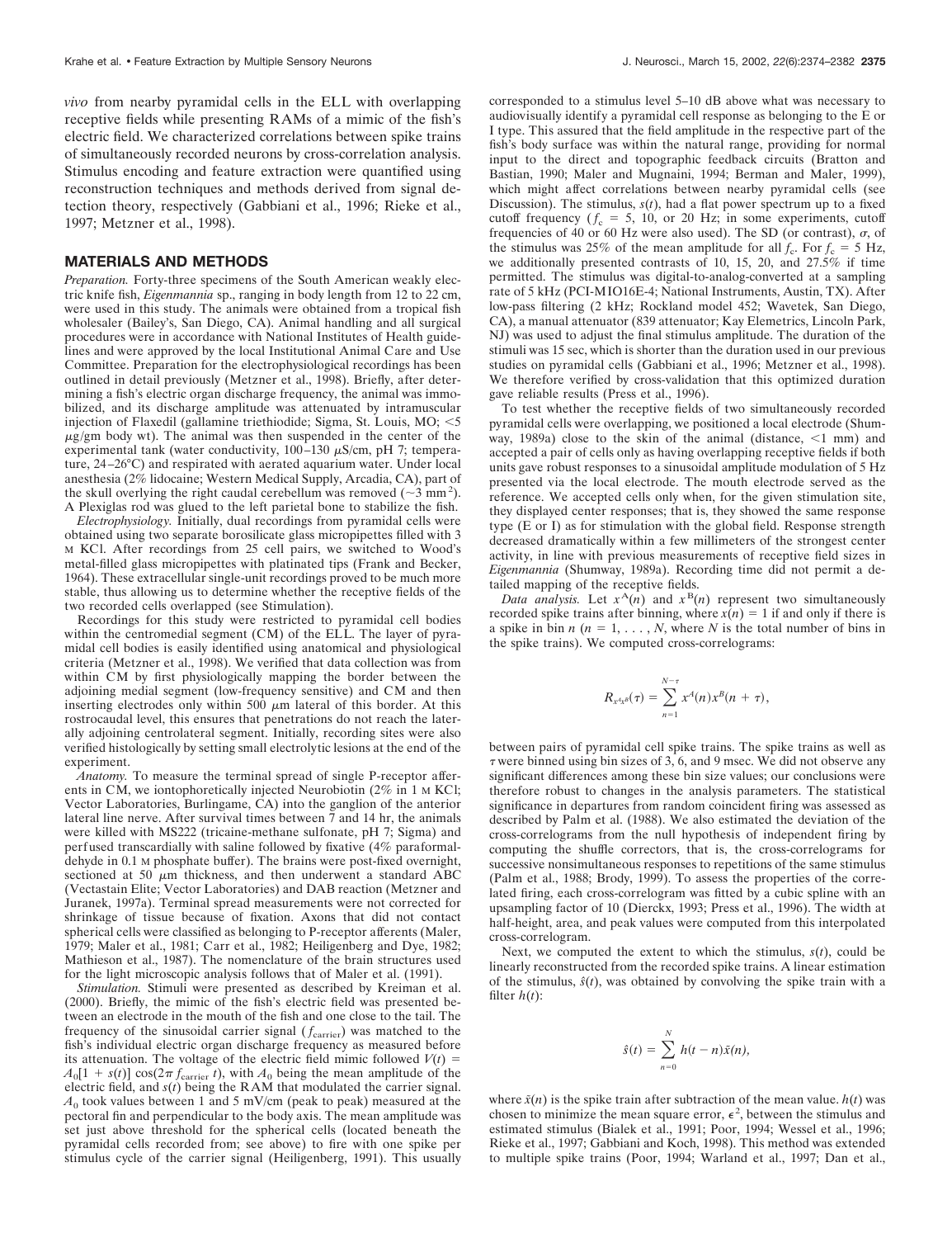1998). The linear estimator  $\hat{s}(t)$  can be obtained by convolving each spike train with a separate filter:

$$
\hat{s}(t) = \sum_{n=0}^{N} \mathbf{H}(t - n)\mathbf{X}(n),
$$

where the matrix **H** contains as many filters (i.e., columns) as the number of recorded spike trains, and the matrix **X** represents the binned spike train of each neuron in a separate row. The filters are again chosen to minimize the mean square error,  $\epsilon^2$ , between the stimulus and its estimate.

The quality of the reconstruction was expressed as the coding fraction,  $\gamma$ , defined by:

$$
\gamma = 1 - \frac{\epsilon}{\sigma},
$$

where  $\sigma$  is the SD of the stimulus (Gabbiani, 1996; Wessel et al., 1996; Gabbiani and Metzner, 1999). This is a normalized measure that ranges from 0 (the estimation is at chance level) to 1 (perfect estimation).

The order of the repetitions of each stimulus was randomized. Assuming independence between different trials and identical neurons, successive responses of the same unit to the same stimulus can be conceived to represent the firing of adjacent neurons of similar firing properties. In this light, we extrapolated our estimation of the stimulus by computing the coding fraction from several repetitions as discussed previously (Kreiman et al., 2000). For this extrapolation, a separate filter was allowed for each repetition, effectively treating each response as a separate "unit." It should be noted that the firing properties of pyramidal cells are at least in part a function of the depth of their soma within the pyramidal cell layer (Bastian and Courtright, 1991; Berman et al., 1995; Bastian and Nguyenkim, 2001), thus restricting the general validity of our extrapolation. For our set of cell pairs, however, we found no statistically significant difference between the average coding fraction computed for two simultaneously recorded spike trains of same-type cell pairs and the average coding fraction for two successively recorded spike trains of single pyramidal cells.

In previous work, we computed the performance of isolated pyramidal cell spike trains in extracting upstrokes and downstrokes of amplitude modulations (Gabbiani et al., 1996; Metzner et al., 1998). Briefly, for any time interval,  $[t - \Delta t; t]$ , let  $\lambda_t = 1$  if and only if there was a spike in the interval. Furthermore, let us define the stimulus vectors preceding these time bins by  $s_t = [s(t - 100\Delta t), \ldots, s(t)]$ . We computed the mean stimulus before bins containing a spike  $(m_1)$  and the mean stimulus before bins not containing a spike  $(m_0)$ . The Euclidian classifier,  $f = m_1$  $-m_0$ , was used to discriminate stimulus vectors preceding spikes against stimulus vectors preceding no spikes. The typical Euclidian feature for an E-unit was a strong upstroke in stimulus amplitude; for an I-unit it was a strong downstroke (Gabbiani et al., 1996; Metzner et al., 1998) (see Fig. 4*a*). We performed a receiver operating characteristic analysis (Green and Swets, 1966) to quantitatively assess the performance of this classifier in predicting the occurrence of a spike. A spike was detected whenever the projection of the stimulus segment onto the Euclidian feature was larger than a certain threshold,  $\theta$ . Thus, the projection can be conceived as a measure of the similarity between the feature and the stimulus segment preceding a spike. The probability of correct detection,  $P_{\rm D}$ , and the probability of false alarm,  $P_{\rm FA}$ , were obtained for each threshold by integrating the tails of the probability distributions:

$$
P_D = P(f^T \cdot s_t > \theta | \lambda_t = 1) \quad P_{FA} = P(f^T \cdot s_t > \theta | \lambda = 0),
$$

where the superscript  $T$  indicates the transpose, and  $\cdot$  indicates the dot product. Performance in the feature extraction task was quantified by minimizing  $P_{\text{error}} = 0.5 P_{\text{FA}} + 0.5 (1 - P_{\text{D}})$ , yielding the value defined as the probability of error,  $p_E$  (Gabbiani et al., 1996; Metzner et al., 1998). If  $p_E = 0$ , the occurrence of the stimulus feature is perfectly predictable, whereas  $p_E = 0.5$  indicates performance at chance level. Next, we considered the performance of spikes correlated between pairs of pyramidal cells. For that purpose, for a given time window *w* we separately considered those spikes fired by cell A, which occurred within  $\pm w$  msec of spikes in cell B,  $x^{Aw}$ . Similarly, we considered those spikes in cell B that occurred within *w* msec of spikes in cell A,  $x^{Bw}$ . We used the following values of *w*: 5, 10, 20, 50, and 100 msec. With a coincidence time window of 100 msec, the analysis included almost all spikes produced by the two cells (see Fig. 4*c*). Time windows of  $\leq$ 5 msec were not used, because the number of spikes coinciding within such a time frame was too small to yield reliable results.

Let  $\lambda_t^{\text{Aw}} = 1$  if and only if there was a spike in  $x^{\text{Aw}}$  (i.e., coincident spike) in the interval  $[t - \Delta t; t]$  and  $\lambda_t^{Bw} = 1$  if and only if there was a spike in  $x^{\text{Bw}}$  in the interval  $[t - \Delta t; t]$ . We then computed the conditional probability distributions for the projections of the stimulus segments preceding such coincident spikes or no spikes within these restricted spike trains onto the original Euclidian feature vectors for each cell:  $\tilde{P}(f_A^T \cdot s_t | \lambda_t^{Aw} = 1)$  and  $\tilde{P}(f_B^T \cdot s_t | \lambda_t^{Bw} = 1)$ . The probabilities of correct detection and false alarm were computed by integration over the tails of these probability distributions (see above). Note that we used the original feature vectors  $f_A$  and  $f_B$ . We did not recompute the feature vectors for the coincident spikes to avoid overfitting the data. Following the same procedure described for the one-cell scenario, we computed the minimum probability of error for each cell and for each size of the coincidence window *w*:  $p_{\rm E}^{\rm Aw}$  and  $p_{\rm E}^{\rm Bw}$ .

A typical property of pyramidal cells is their tendency to fire spikes in short bursts (Gabbiani et al., 1996; Metzner et al., 1998; Bastian and Nguyenkim, 2001). The interspike interval distributions generally showed a sharp peak at short intervals and a broader peak at longer intervals. The separation between these two peaks was used to determine the maximum interspike interval for spikes within a burst (Gabbiani et al., 1996; Metzner et al., 1998). Action potentials that were not part of a burst were termed "isolated spikes" (Gabbiani et al., 1996). We separately considered the performance of bursts of spikes and isolated spikes in the extraction of stimulus features.

# **RESULTS**

We performed simultaneous extracellular recordings from 39 pairs of pyramidal cells in the ELL, of which 29 were used for data analysis. Thirteen pairs were composed of opposite types of pyramidal cells (one E- and one I-unit) and 16 pairs were of the same type (seven E–E pairs and nine I–I pairs). For 11 pairs, we confirmed that their receptive fields overlapped (four E–E, three I–I, and four E–I pairs; see Materials and Methods). For the remaining pyramidal cell pairs, we positioned the tips of the two recording electrodes in the same way but did not verify the receptive field overlap. Because cross-correlation analysis (see next paragraph) yielded no differences between the two data sets, they were pooled for all of the following analyses.

# **Characteristics of correlated activity in ELL pyramidal cells**

The spiking activity of pairs of pyramidal cells of the same type (E–E or I–I) was clearly correlated when driven by RAMs of the electric field surrounding the fish (Fig. 1*a*). To quantitatively evaluate the degree of coincident firing, we computed the crosscorrelograms of the activity of all pairs recorded simultaneously. For pairs of pyramidal cells of the same type, the crosscorrelogram showed a strong positive peak (Fig. 1*b*). In this example 50% of the spikes produced by these two I-units coincided within a time window of  $\pm 50$  msec. This peak was much stronger than would be expected by random coincidences from homogeneous Poisson processes (Fig. 1*b*, *horizontal dashed line*). For pairs of pyramidal cells of opposite type (i.e., one Eand one I-unit), the cross-correlograms displayed a central trough instead of a peak; that is, the probability of one cell firing an action potential was reduced for a short time when the other cell fired (Fig. 1*c*).

The maximum of the cross-correlogram of the I–I pair occurred at a time lag of 6.3 msec (Fig. 1*b*, *vertical arrow*), and the minimum of the opposite-type pair occurred at  $-0.2$  msec (Fig. 1*c*). Both of these values are well within the distribution of time lags found for our population of cell pairs (Fig. 2*a*): the peaks occurred near a lag of 0 msec, ranging from  $-33$  to 55 msec (median, 0.30 msec). We quantified the strength of the correlations for pairs of the same type by measuring the width at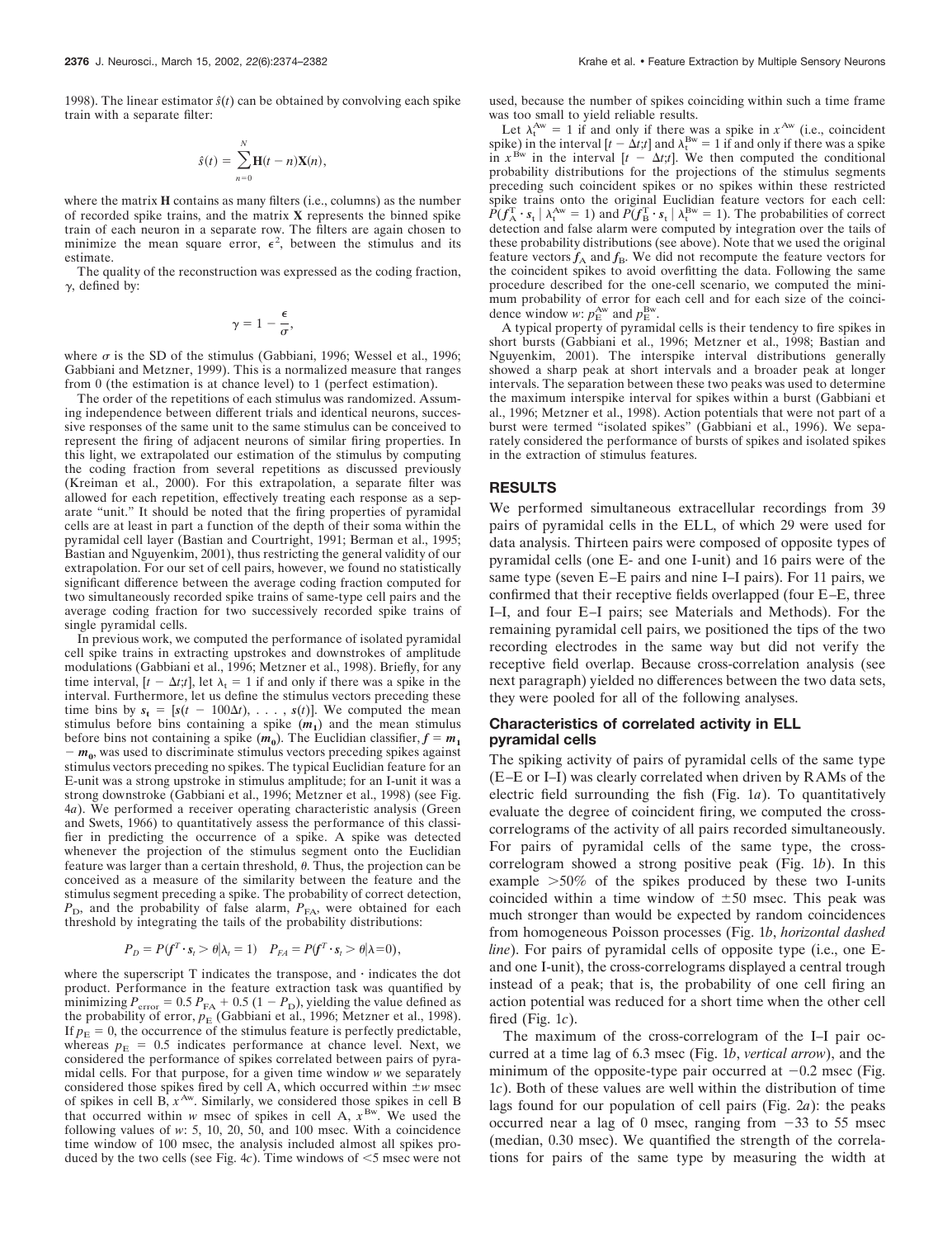

independent responses, and the *dashed lines* show the  $2\sigma$  confidence limits under this null hypothesis (see Materials and Methods). Because the *solid curve* fell

*Figure 1.* Correlated activity of simultaneously recorded pyramidal cells. *a*, Representative raster plot segments of the spike trains of two simultaneously recorded I-units with overlapping receptive fields. The *top trace* shows the time course of the random amplitude modulation (cutoff frequency,  $f_c = 10$  Hz; contrast, 25%). Action potentials occurring within a burst of spikes are indicated by the *thick bar*. The same stimulus was repeated five times, yielding five raster lines for each neuron. *b*, Cross-correlograms of the responses of the two I-units computed with a bin size of 3 msec. The *x*-axis indicates the time lag between the coincident spikes. The strong peak centered at 6.3 msec indicates that these two I-units fired coincident spikes within small time windows. The *horizontal dashed line* gives the expected value for two homogeneous Poisson neurons of the same firing rates as the recorded units firing independently. The peak and width (37 msec) of the responses are marked by *vertical* and *horizontal arrows*, respectively. *Inset*, Shuffle-corrected cross-correlogram. The *horizontal line* at *0* indicates the expected value for between these bounds, we conclude that the coincident

activity is primarily stimulus induced. The average firing rates for the two units were 9.4 and 15.2 spikes/sec, respectively. *c*, Cross-correlogram of the responses of one E- and one I-unit. The *center trough* shows that these cells of opposing response type fired in anticorrelation. The minimum occurred at 0.2 msec; the width at half-height was 10 msec. *Inset*, Shuffle-corrected cross-correlogram. The average firing rates for the two units were 17.3 and 12.3 spikes/sec, respectively.



half-height and the peak value of the cross-correlograms. The peak and width of the correlograms varied depending on the pair of cells recorded from but also on the stimulus bandwidth and contrast. Overall, the peaks in the raw cross-correlograms ranged from 0.5 to 19 coincidences/sec (Fig. 2*b*); the width varied between 41 and 162 msec (Fig. 2*c*), with no statistically significant differences between E-unit pairs and I-unit pairs ( $p > 0.1$ , twotailed *t* test). In 11 of the 16 cell pairs of the same type, a strong increase in peak strength correlated with increasing bandwidth (average  $r^2 = 0.79 \pm 0.17$ ), whereas one cell pair showed a decrease in the correlogram peak with bandwidth  $(r^2 = -0.56)$ . For the remaining four pairs, no clear change was observed. Stimulus bandwidth was also clearly correlated with the width of the correlograms. For 10 cells pairs, the width decreased with increasing stimulus bandwidth (mean for  $r<sup>2</sup>$  over the entire sample  $= -0.85 \pm 0.09$ , indicating that for higher stimulus frequencies, spike timing correlations became more precise. For the remaining six cell pairs, no clear correlation was found between stimulus bandwidth and the width of the cross-correlograms. The time at which the peak occurred did not correlate with bandwidth in any of the 16 cell pairs of the same type.

To determine whether the correlated activity was stimulusinduced or caused by shared synaptic input to the simultaneously recorded cells, we computed the shuffle corrector, that is, the cross-correlogram for spike trains that had not been recorded simultaneously but successively for consecutive presentations of the same stimulus. After subtraction of the shuffle corrector, the

*Figure 2.* Properties of the cross-correlograms for pairs of units of the same type  $(n = 16)$ . *a*, Distribution of the time lags at which the maximum occurred. Bin size, 5 msec. *b*, Distribution of the maxima of the crosscorrelograms. Bin size, 0.25 coincidences (*coinc/s*). The *x*-axis was cut at five coincidences/sec for clarity; there were three values beyond the axis limit (at 7.2, 9.3, and 19.1 coincidences/sec). *c*, Distribution of the widths at half-height of the peaks. Bin size, 25 msec.  $a-c, f_c = 5$  Hz. For each neuronal pair, values for five stimulus contrasts are included.

correlograms of most cell pairs studied were virtually flat (98% of cross-correlograms for the 95% confidence limits and 100% of cross-correlograms for 99% confidence limits; see examples in Fig. 1*b,c*, *insets*). We also computed the cross-correlograms for spontaneous firing: none of the cell pairs of our study showed correlated activity without being driven by amplitude modulations (data not shown). These findings indicate that the correlations observed in our data set were almost entirely attributable to time locking of spikes to the stimulus.

## **Encoding of the time course of RAMs**

Previous studies using stimulus reconstruction techniques showed that individual P-receptor afferents reliably transmit information on the detailed time course of RAMs of the electric field surrounding the fish (Wessel et al., 1996; Metzner et al., 1998; Kreiman et al., 2000). Single spike trains yielded coding fractions up to 80% depending on the spectral properties and the contrast of the stimulus. For a stimulus with a bandwidth of 5 Hz and a contrast of 25%, the mean coding fraction for P-receptor afferents was 0.46 (Kreiman et al., 2000) (Fig. 3, *left bar*). In contrast, and confirming previous results, we found that single pyramidal cells performed only poorly at encoding the detailed time course of amplitude modulations, yielding coding fractions of  $0.11 \pm 0.01$ for the same stimulus condition (Fig. 3) (also see Gabbiani et al., 1996; Metzner et al., 1998). We then asked whether the information on the detailed stimulus time course could be represented by the combined activity of groups of pyramidal cells. For this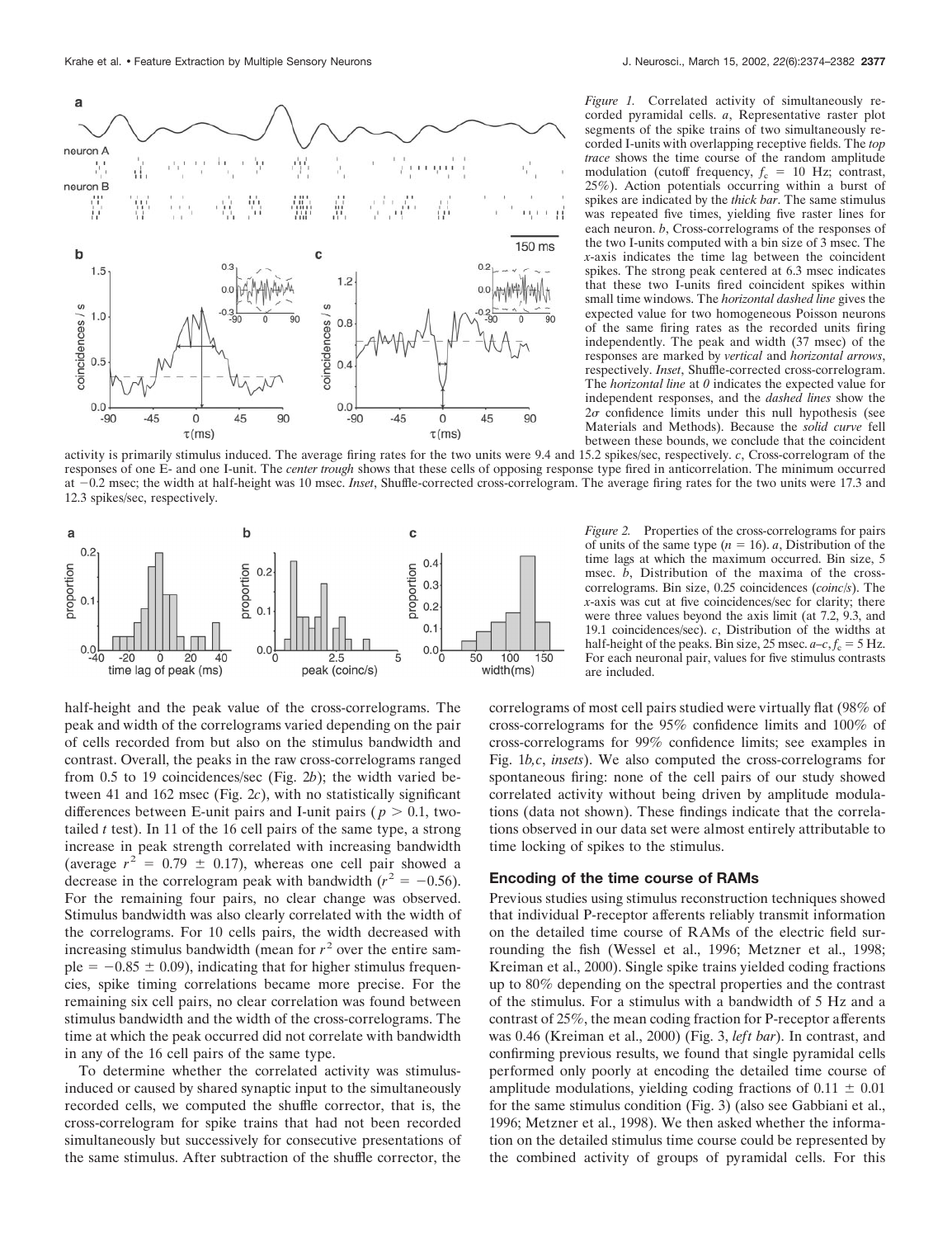

*Figure 3.* Summarized results of stimulus estimation from spike trains of P-receptor afferents (*P-aff.*), single pyramidal ( *pyr.*) cells, and pairs of simultaneously recorded pyramidal cells of the same type (E–E and I–I) and of opposite (*opp.*) type (E–I). The accuracy of the information transmitted about the time course of a stimulus is characterized by the coding fraction. Error bars indicate SD.  $f_c = 5$  Hz. *n*, Overall number of experimental conditions (contrasts) for all cells or cell pairs analyzed. Data for P-receptor afferents taken from Kreiman et al. (2000).

purpose, we applied a simple extension of the stimulus reconstruction algorithm used for single-cell spike trains (Bialek et al., 1991; Rieke et al., 1997; Gabbiani and Koch, 1998) to simultaneously recorded activities of pairs of pyramidal cells (Poor, 1994; Warland et al., 1997; Dan et al., 1998; see Materials and Methods). Indeed, the fraction of the stimulus encoded increased from an average of 0.11 for reconstructions from single-cell spike trains to 0.15 for reconstructions based on the combined activity of E–E or I–I pairs (Fig. 3). Compared with single cells, the coding fraction for cell pairs of opposite type (E–I) almost doubled (Fig. 3).

To determine whether increasing the number of simultaneously decoded spike trains could capture more of the information about the amplitude modulations, we extrapolated our data on pyramidal cell pairs. Hence, we reconstructed the stimulus from up to 10 successive responses of any given pair by effectively treating the successive responses to the same stimulus by a single cell as spike trains simultaneously recorded from different neurons. This assumption seemed justified because the average coding fraction for two successively recorded spike trains of single neurons was statistically indistinguishable from the coding fraction for two simultaneously recorded spike trains of same-type cell pairs ( *p* 0.1; two-tailed *t* test). It should be noted that this analysis also assumes that there are no higher-order correlations between spike trains of nearby cells. Increasing the number of spike trains of pyramidal cells of the same type increased the coding fraction on average up to  $0.27 \pm 0.12$ . Combining the responses of pyramidal cells of E and I type increased the encoding up to 0.36  $\pm$ 

*Figure 4.* Euclidian features and coincident spikes for the pair of I-type pyramidal cells depicted in Figure 1. *a*, Euclidian (*Eucl.*) feature for each of the two cells. *b*, Raster plot example highlighting those spikes that occur synchronously within a time window of  $\pm 5$ msec as *thick bars*. *c*, The proportion of coincident spikes with respect to the total number of spikes for neuron A (*top*) and neuron B (*bottom*) is shown as *black bars* as a function of the size of the coincidence window. The percentage of spikes that occur in bursts and coincide are shown as *white bars*. The overall percentage of bursting spikes is indicated as a *gray bar* at the *right*.



0.13. Although these values represent a clear gain over the singleneuron performance, they are, however, still at least 20% lower than those achieved by single P-receptor afferents (Fig. 3).

# **Feature extraction by multiple pyramidal cells**

Single pyramidal cells in the ELL have been shown to reliably transmit information about the occurrence of upstrokes and downstrokes in stimulus amplitude (Gabbiani et al., 1996; Metzner et al., 1998). Here, we studied how well the correlated activity of pairs of pyramidal cells driven by the same stimulus is able to transmit this information.

For each individual unit of a pyramidal cell pair (composed of neurons A and B) we computed a feature vector, *f*, which predicted the occurrence or nonoccurrence of a spike in this unit (see Materials and Methods). As described previously (Gabbiani et al., 1996; Metzner et al., 1998), the typical feature for an I-unit was a strong downstroke in stimulus amplitude (Fig. 4*a*), whereas for an E-unit it was a strong upstroke in amplitude. We then selected those spikes from neuron A for which there was a coincident spike within a certain coincidence time window in neuron B (Fig. 4*b,c*). Interestingly, a large proportion of the coincident spikes occurred in bursts of spikes fired by the individual cells (63  $\pm$  15%, mean  $\pm$  SD for a coincidence window of 5 msec; Fig. 4*c*, *white bars*; burst spikes marked in Fig. 1*a* by *thick lines* in the *raster plot*; for the definition of burst spikes, see Materials and Methods).

To quantify the reliability of coincident spikes in indicating the occurrence of downstrokes in stimulus amplitude, we computed the probability of misclassification,  $p_E$ , for coincident spikes.  $p_E$  is the average of the probability that coincident spikes are produced without a downstroke occurring in stimulus amplitude (false alarms) and the probability that a downstroke fails to elicit spikes in both neurons (misses). We found that the probability of misclassification decreased with decreasing size of the coincidence time window (Fig. 5*a*). Restricting the analysis to spikes coinciding within a time window of  $\pm 5$  msec improved the feature extraction performance with respect to all spikes by 22 and 21% for units A and B, respectively. In general,  $p_E$  decreased with the size of the coincidence window. In most cases, the best window size was 5 msec. In a few cases, however, the lowest values of  $p_E$ were found for a window size of 10 msec (for example, see Fig. 5*a*, unit  $B$ ).

As reported previously (Gabbiani et al., 1996; Metzner et al., 1998), the feature extraction for single pyramidal cells improved significantly when only bursts of spikes were considered instead of isolated spikes or all spikes (Fig. 5*b*). Analyzing the coincident firing of pairs of pyramidal cells, we found that feature extraction improved even more: the minimum misclassification error for coincident spikes was significantly smaller than that achieved by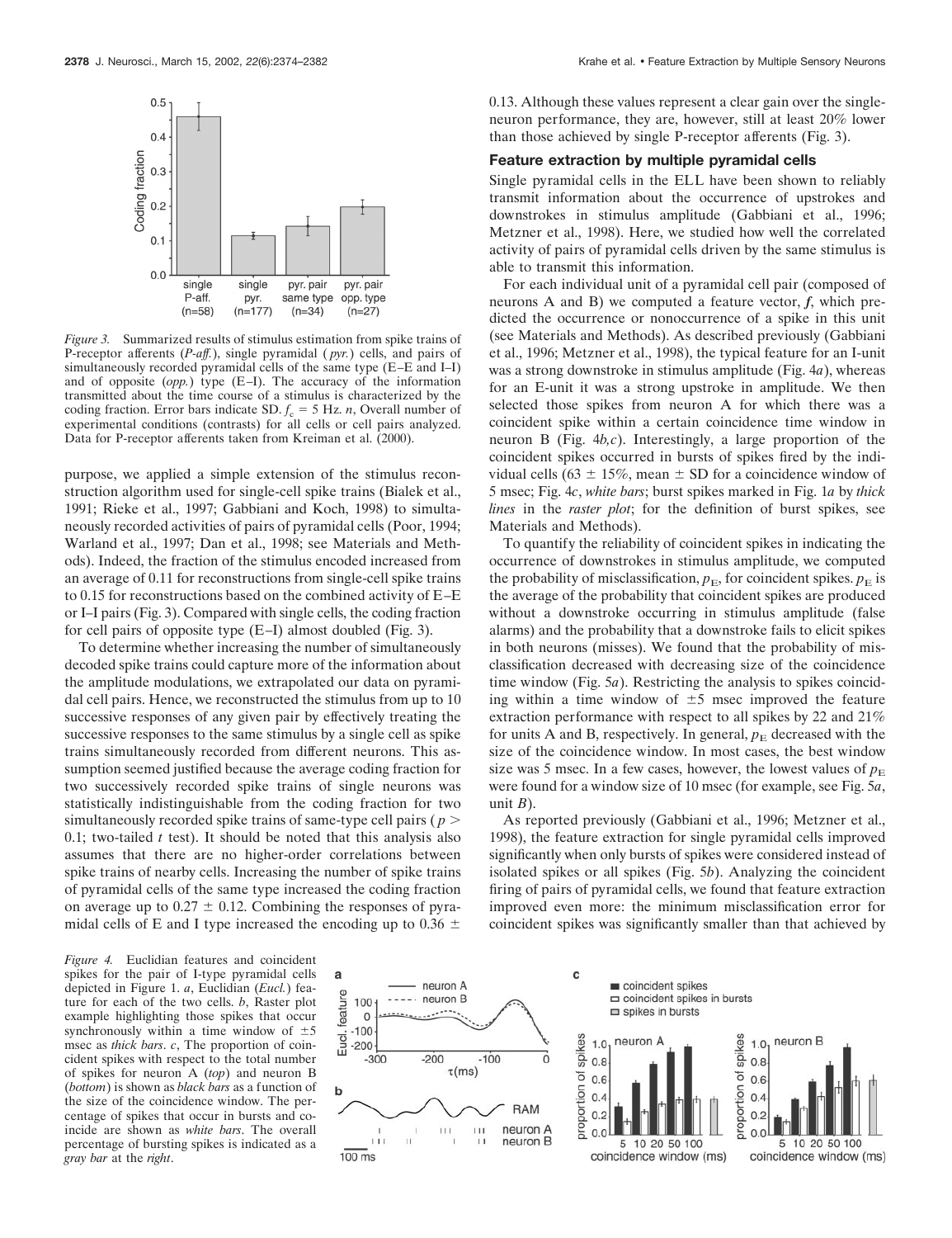

*Figure 5.* Feature extraction by the same pair of I-type pyramidal cells illustrated in Figure 1. *a*, Minimum probability of misclassification,  $p_E$ , by those spikes of neurons A and B, respectively, which had a coincident spike on the respective other neuron plotted against the size of the coincidence time window.  $p<sub>E</sub>$  is the average of two error probabilities: in the case of this I-unit pair, these are the probability that coincident spikes are fired even when there is no downstroke in stimulus amplitude (false alarms) and the probability that a downstroke occurs but fails to elicit coincident spikes (misses).  $p<sub>E</sub>$  decreased with decreasing size of the coincidence time window, indicating that spikes coinciding within a time window of  $\pm 5$  msec transmit the information on the occurrence of stimulus features more reliably than spikes of single neurons. *Filled symbols*, Neuron A; *open symbols*, neuron B. *b*, Single-neuron performance of units A and B, respectively. *isol.*, Isolated.

bursts of spikes of either cell alone ( $p < 0.01$ , two-tailed *t* test) (Fig. 5, compare *a, b*).

Our findings on feature extraction by single versus pairs of pyramidal cells are summarized in Figure 6 for all cell pairs analyzed. Feature extraction by the coincident activity of pairs of E-units and pairs of I-units was significantly improved compared with spike bursts fired by single cells of the respective cell types  $(p < 0.01$  in both cases, two-tailed *t* test). The overall gain for coincident spikes versus spike bursts of single neurons reached values up to 54% (mean  $\pm$  SD, 10  $\pm$  16%). Compared with isolated spikes of single cells, the gain was up to 58% (29  $\pm$  10%). Similar to findings for single pyramidal cells (Gabbiani et al., 1996; Metzner et al., 1998), pairs of I-units performed better than pairs of E-units ( $p < 0.01$ ). None of the cross-correlation measures yielded any clear indication of the origin of this difference. A possible reason, a difference in connectivity of E- and I-type pyramidal cells, has been discussed previously (Gabbiani et al., 1996; Metzner et al., 1998). For opposite-type pairs, feature extraction was close to chance performance ( $p_E = 0.5$ ; Fig. 6, *rightmost two bars*), which is not surprising considering that their responses were virtually anticorrelated (Fig. 1*c*).

To determine whether shared synaptic input from P-receptor afferents or from feedback connections to both pyramidal cells of a given pair had an effect on feature extraction, we also computed  $p<sub>E</sub>$  for coincident spikes after shuffling of trials. For same-type as well as opposite-type cell pairs, shuffling did not affect the probability of misclassification (Fig. 6). This supports the results of the cross-correlation analysis and suggests that the gain in feature extraction performance found for coincident spikes of same-type cell pairs was attributable to correlations induced by the stimulus.

#### **Terminal spread of single primary afferents**

The physiological finding that the correlations between simultaneously recorded pyramidal cell spike trains were primarily stimulus-induced suggests that there is only little shared input from P-receptor afferents to pyramidal cells, i.e., a low degree of afferent divergence. To obtain an anatomical estimate of the level



*Figure 6.* Summary diagram of feature extraction performance by ELL pyramidal cells. From *left* to *right*, *bars* indicate the average  $p<sub>E</sub>$  for coincident spikes of E–E pairs and I–I pairs, for coincident spikes of E–E and I–I pairs after shuffling of trials, for spike bursts of single E- and single I-units, for isolated spikes of single E- and I-units, and for coincident spikes of E-I pairs before and after shuffling of trials. Single I-units and pairs of I-units performed better than single E-units and pairs of E-units, respectively ( $p < 0.05$  and  $p < 0.01$ , respectively, two-tailed *t* test). Pairs of cells of the same type performed better than bursts of spikes of single pyramidal cells ( $p < 0.01$  for both E- and I-type neurons). Bursts, in turn, performed better than isolated spikes fired by the respective units ( $p < 0.01$  for both E- and I-type neurons). Feature extraction by opposite-type pairs was close to chance performance ( $p_E = 0.5$ ).  $p_E$ computed for shuffled spike trains was not significantly different from  $p<sub>E</sub>$ calculated for simultaneously recorded spike trains. The mean values of  $p<sub>E</sub>$  were computed from the lowest values of  $p<sub>E</sub>$  observed regardless of the size of the best time window. Time windows of  $\leq$ 5 msec were not used, because the number of spikes coinciding within such a time frame was too small to yield reliable results (Fig. 4*c*). Error bars indicate SEM. The *numbers* above the *bars* give the overall number of stimulus conditions (cutoff frequencies and contrasts) for all cells or cell pairs analyzed. *pairs-nsh*, Simultaneously recorded spike trains (trials not shuffled); *pairssh*, pair data with trials shuffled; *single-bursts*, burst spikes of single pyramidal cells; *single-isol.*, isolated spikes of single cells.

of divergence of P-receptor afferents, we measured the spatial spread of Neurobiotin-labeled single-fiber terminals in CM. We only measured the terminal spread of cells, which clearly did not make contact with the somata of spherical cells, thus excluding T-receptor afferents from the analysis (Maler, 1979; Maler et al., 1981; Carr et al., 1982; Heiligenberg and Dye, 1982; Mathieson et al., 1987). The average spread for five fibers was  $76 \pm 14 \ \mu m$  along the rostrocaudal axis and 77  $\pm$  34  $\mu$ m in the mediolateral axis (Fig. 7). This is within the range of previous estimates (Shumway, 1989b) of terminal spread for P-receptor afferents (rostrocaudal, 115  $\mu$ m; mediolateral, 60  $\mu$ m). When relating this terminal spread to the area covered by the entire CM, the number of pyramidal cells contained in it, and the width of the basilar dendrite of E-units (Maler, 1979; Carr et al., 1982; Shumway, 1989b), we estimate a divergence of one afferent fiber onto three to eight pyramidal cells.

# **DISCUSSION**

In the present study, we showed that the noise in the spiking responses of pyramidal cell pairs with overlapping receptive fields is independent and that their stimulus-induced correlated activity can carry important information about behaviorally relevant stimulus features. These upstrokes and downstrokes in electric field amplitude are essential cues, in particular, for eliciting a certain electrolocation behavior, the jamming avoidance response (Heiligenberg, 1991). They can be extracted significantly more reliably from the coincident activity of a neuron pair than even from the best responses of single cells (Fig. 6).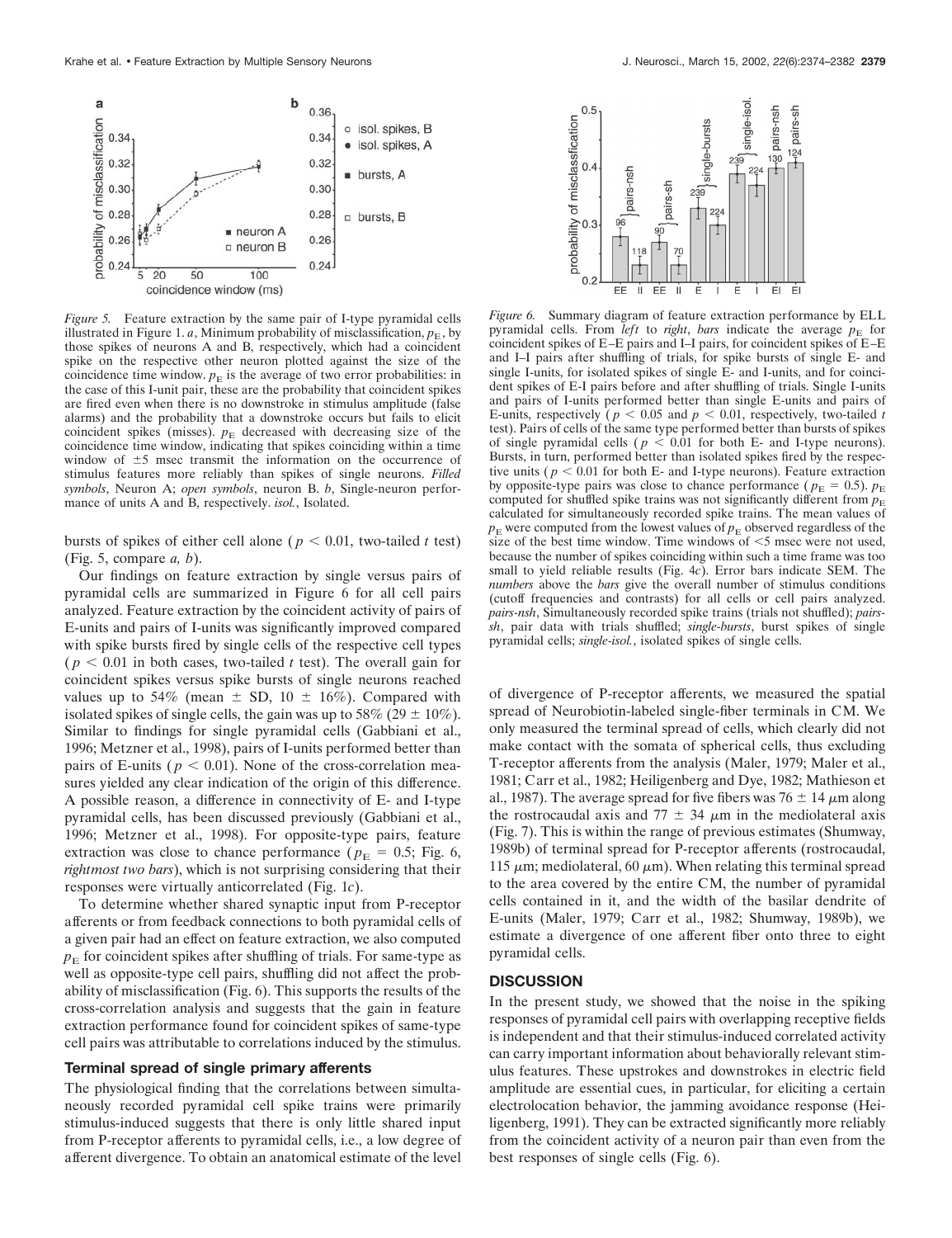

*Figure 7.* Terminal spread of P-receptor afferents. *Top*, Transverse sections at hindbrain level in two preparations (*left, right*, respectively). The locations of the terminal fields of two Neurobiotin-filled P-receptor afferent fibers within CM are indicated by the *boxes*. *Bottom*, Magnified views of the respective cells. In both cases, the terminal fields were reconstructed from three consecutive transverse sections (thickness, 50  $\mu$ m) of the ELL. The section at the *left* corresponds to level  $-6$ , and the section at the *right* corresponds to level  $-9$  of the brain atlas of Maler et al. (1991). *C*, Cerebellomedullary cistern; *CCb*, corpus cerebelli; *CM*, centromedial segment of ELL; *CL*, centrolateral segment of ELL; *d*, dorsal; *g*, granular cell layer of ELL; *l*, lateral; *L*, lateral segment of ELL; *M*, medial segment of ELL; *MLF*, medial longitudinal fasciculus.

## **Source of correlated activity**

Correlated activity of neuronal ensembles can have several causes (for review, see Usrey and Reid, 1999). First, cells may engage in coherent oscillations of large neuronal ensembles (MacLeod and Laurent, 1996; Singer, 1999). In our sample, we could exclude this possibility, because no oscillations were observed in the crosscorrelograms (Figs. 1*b,c*). Second, it can be attributable to intrinsic connections between cells, as found, for example, in the retina of cat (Mastronarde, 1989) and salamander (Brivanlou et al., 1998). In this case, one would expect tight correlations on a millisecond time scale, with the correlogram peaks being shifted away from zero and persisting in the shuffle-corrected crosscorrelogram. Neither of these effects was observed in our sample. Third, correlated activity can be caused by divergent feedforward or feedback input. Shared feedback input seemed a likely source of correlated activity in ELL pyramidal cells, considering the strong direct and topographical feedback that the apical dendrites of pyramidal cells receive from the nucleus praeeminentialis (Bratton and Bastian, 1990; Maler and Mugnaini, 1994) (for review, see Berman and Maler, 1999). However, the fact that the shuffle-corrected cross-correlograms did not exhibit significant peaks (Fig. 1*b,c*) made it unlikely that direct feedback increased the level of correlated activity under the stimulus conditions used in the current study. It also excluded that a large proportion of the

feedforward input from P-receptor afferents was shared among the pyramidal cell pairs recorded in our study. This leaves the fourth potential source of correlated activity, the stimulus itself. Indeed, the cross-correlation analysis suggested that the major source of correlated activity in our sample was the stimulus (Fig.  $1b,c$ ). The notion that nearby pyramidal cells were firing independently was reinforced by the bandwidth dependence of the cross-correlogram peak and width and by the lack of correlations when firing spontaneously.

According to our anatomical estimate for the spread of P-receptor afferents, an individual afferent fiber may diverge onto three to eight pyramidal cells. Therefore, we had expected to find evidence for shared input in the cross-correlation analysis. The lack of significant peaks in the shuffle-corrected crosscorrelograms (Fig. 1*b,c*, *insets*) could have two causes. First, the cells of our pairs may have been close enough to be driven by the same local stimulus but too distant from each other to share input from the same afferents. Second, the effect of single P-receptor afferent spikes on the joint-firing probability of two target pyramidal cells may be weak considering the multitude of inputs converging onto pyramidal cells; it has been estimated that between 6 and 15 P-receptor afferents converge onto a single pyramidal cell (Bastian, 1981b; Carr et al., 1982; Shumway, 1989b). Apart from that, pyramidal cells receive excitatory and inhibitory input from many other sources (intrinsic and commissural interneurons and extrinsic feedback circuits; for review, see Berman and Maler, 1999).

In conclusion, even for pairs of pyramidal cells with overlapping receptive fields, coincident activity seemed to be attributable to largely separate, but spatially overlapping, primary afferent inputs driven by the same stimulus. Thus, the electrosensory system should be of great interest for comparisons with other systems that display strong circuit-induced synchrony (Dan et al., 1998; Singer, 1999; Nirenberg et al., 2001).

# **Encoding of stimulus time course**

Stimulus reconstruction techniques have been widely used to assess the transmission of information concerning the stimulus time course by spike trains (Bialek et al., 1991; Wessel et al., 1996; Rieke et al., 1997; Stanley et al., 1999; Machens et al., 2001; Nirenberg et al., 2001). In previous work, we showed that single pyramidal cells poorly encode the time course of RAMs compared with the performance of primary afferents (Gabbiani et al., 1996; Wessel et al., 1996; Metzner et al., 1998). We extended this approach to analyze whether the stimulus time course is preserved in the combined activity of groups of pyramidal cells. Indeed, we found a significant gain in the quality of stimulus reconstructions when the stimulus time course was estimated from simultaneous spike trains of pairs of neurons (Fig. 3). This gain was relatively small for pairs of the same type (E–E or I–I) and much larger for pairs of opposite type (E–I). The fact that the coding fraction for opposite-type pairs was almost doubled compared with that for single cells indicates that E- and I-units encode different aspects of the stimulus independently of each other.

The separation of information flow into independent complementary channels is a feature of many sensory and motor systems (Metzner and Juranek, 1997b). So far, a doubling of information transmission has been demonstrated for pairs of sensory interneurons in the cricket cercal system coding for opposite directions of air movements (Theunissen et al., 1996), and for combinations of ON and OFF retinal ganglion cells in salamanders (Warland et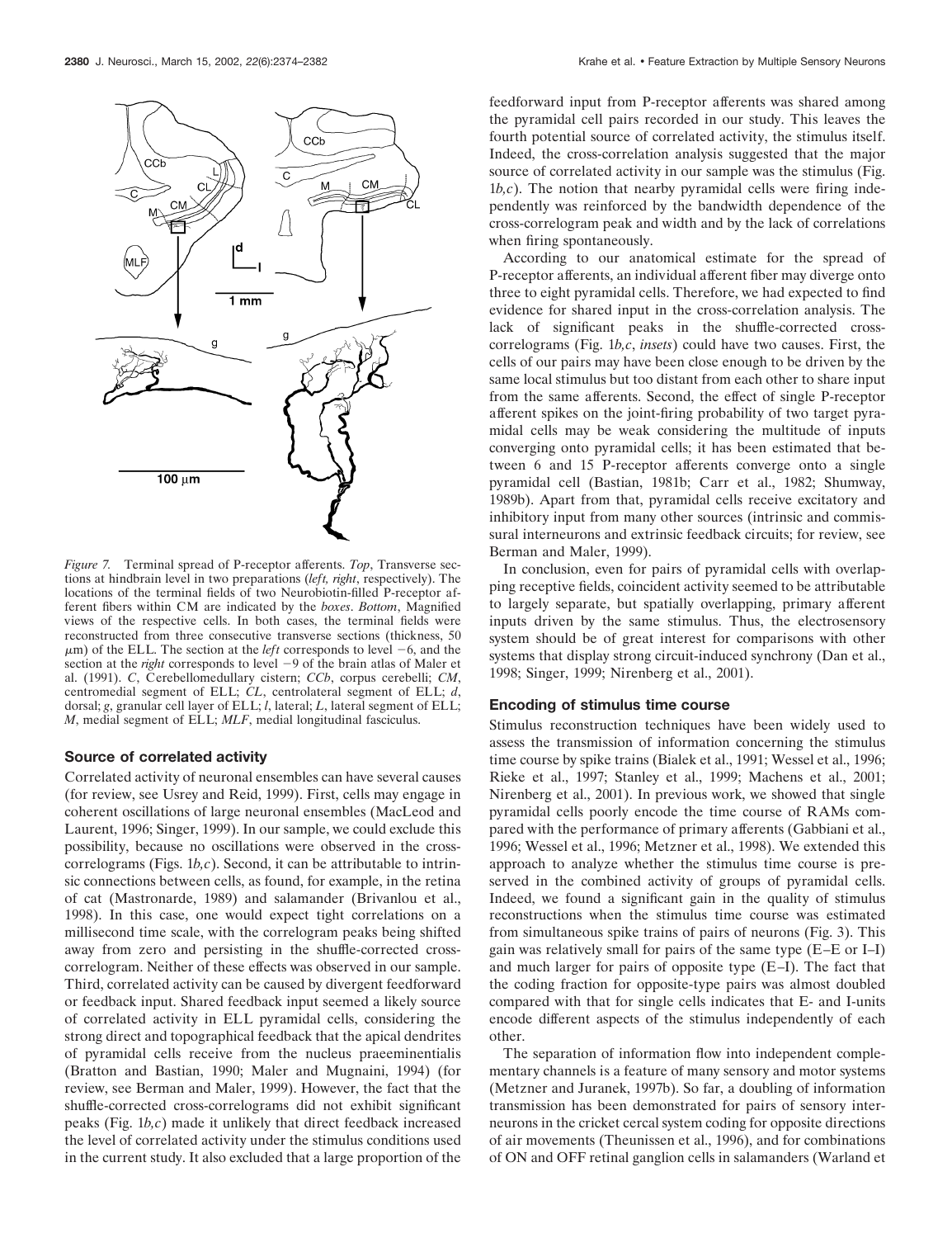al., 1997). To assess whether larger ensembles of pyramidal cells are able to capture more of the stimulus time course, we extrapolated decoding from pairs of same- and of opposite-type cells using spike trains recorded consecutively in response to multiple repetitions of the same stimulus. Although we did not observe a clear saturation of information transmission with increasing ensemble size, coding fractions remained significantly lower than those computed for single primary afferents even when the stimuli were reconstructed from up to 20 spike trains. This contrasts with results from geniculate neurons in the cat visual system, in which ensemble sizes of 12–16 relay cells were sufficient to satisfactorily reconstruct natural-scene movies for a given pixel (Stanley et al., 1999).

Potentially, our linear approach of stimulus reconstruction may have underestimated pyramidal cell performance by missing some nonlinear transformation performed by pyramidal cells. In our previous work on single pyramidal cells, however, we could not find significant gains in the coding fraction when the reconstruction was based on several linear and nonlinear transformations of the stimulus or when we applied a quadratic reconstruction algorithm (Metzner et al., 1998). Thus, it seems unlikely that the information on the detailed stimulus time course is preserved by the pyramidal cells of the ELL.

#### **Extraction of stimulus features by "distributed bursts"**

As shown previously, spikes produced by pyramidal cells reliably indicate upstrokes and downstrokes in stimulus amplitude (Gabbiani et al., 1996; Metzner et al., 1998). Action potentials occurring in short bursts perform significantly better than isolated spikes. Here, we showed that the reliability of feature extraction further increased when the analysis was based on spikes from a pair of neurons of the same type coinciding within a time window of 5–10 msec (Figs. 5, 6). If the electrosensory system uses coincidence detection to analyze correlations between pyramidal cell spike trains, this can occur at the next level of electrosensory processing, i.e., the torus semicircularis of the midbrain (Carr et al., 1981; Maler et al., 1982). A series of studies has described the temporal filtering properties of toral neurons (Rose and Call, 1992; Fortune and Rose, 1997, 2000; Rose and Fortune, 1999), but so far none has directly addressed feature extraction or the effect of coincident input from ELL pyramidal cells.

Studies of visual processing have demonstrated that thalamic relay cells can switch between two modes of firing, tonic and burst (for review, see Sherman, 2001). Because bursts as well as spikes generated in tonic mode encode visual information, it was suggested that bursts signal the detection of objects to the cortex, whereas tonic firing may serve in the encoding of object details (Guido et al., 1995; Reinagel et al., 1999; Sherman, 2001). Interestingly, both bursts of single cells and coincident spikes fired by two relay cells with overlapping receptive fields are able to efficiently drive layer IV simple cells (Alonso et al., 1996; Usrey et al., 2000). Both mechanisms are thought to make information transmission to the cortex more reliable. Additionally, coincident activity may contain improved spatial information. Enhanced spatial resolution has been demonstrated for the coincident activity of pairs of visual cortical cells in cat with overlapping receptive fields (Ghose et al., 1994) and has also been suggested for concerted firing patterns among salamander retinal ganglion cells (Meister, 1996). Similarly, correlated activity may improve spatial information in weakly electric fish.

The time scales determined for interspike intervals within bursts of single neurons (7–15 msec; Gabbiani et al., 1996;

Metzner et al., 1998) and for the optimal coincidence time window for feature extraction (5–10 msec) (Fig. 5) are remarkably similar. This suggests that integration of both burst-like spike patterns arriving on single neurons and coincident spikes on groups of pyramidal cells may contribute to the detection of stimulus features. Therefore, temporally correlated activity of groups of pyramidal cells may be considered distributed bursts. It has even been suggested that coincident bursts of spikes may constitute the "best neural code" used for synaptic transmission and information coding (Lisman, 1997). Indeed, our data support this notion, because a large percentage of the coincident spikes occurred in bursts (63  $\pm$  15%, mean  $\pm$  SD for a coincidence window of  $\pm$ 5 msec) (Fig. 4*c*). Studying postsynaptic effects of pyramidal cell spike patterns on their target neurons in the midbrain torus will help elucidate the physiological significance of such distributed bursts.

#### **REFERENCES**

- Alonso JM, Usrey WM, Reid RC (1996) Precisely correlated firing in cells of the lateral geniculate nucleus. Nature 383:815–819.
- Bair W, Zohary E, Newsome WT (2001) Correlated firing in macaque visual area MT: time scales and relationship to behavior. J Neurosci 21:1676–1697.
- Bastian J (1981a) Electrolocation. I. How the electroreceptors of *Apteronotus albifrons* code for moving objects and other electrical stimuli. J Comp Physiol [A] 144:465–479.
- Bastian  $J(1981b)$  Electrolocation. II. The effects of moving objects and other electrical stimuli on the activities of two categories of posterior lateral line lobe cells in *Apteronotus albifrons*. J Comp Physiol [A] 144:481–494.
- Bastian J, Courtright J (1991) Morphological correlates of pyramidal cell adaptation rate in the electrosensory lateral line lobe of weakly electric fish. J Comp Physiol [A] 168:393-407.
- Bastian J, Nguyenkim J  $(2001)$  Dendritic modulation of burst-like firing in sensory neurons. J Neurophysiol 85:10–22.
- Berman NJ, Maler L (1999) Neural architecture of the electrosensory lateral line lobe: adaptations for coincidence detection, a sensory searchlight and frequency-dependent adaptive filtering. J Exp Biol 202:1243–1253.
- Berman NJ, Hincke MT, Maler L (1995) Inositol 1,4,5-trisphosphate receptor localization in the brain of a weakly electric fish (*Apteronotus leptorhynchus*) with emphasis on the electrosensory system. J Comp Neurol 361:512–524.
- Bialek W, Rieke F, de Ruyter van Steveninck RR, Warland D (1991) Reading a neural code. Science 252:1854–1857.
- Bratton B, Bastian J (1990) Descending control of electroreception: II. Properties of nucleus praeeminentialis neurons projecting directly to the electrosensory lateral line lobe. J Neurosci 10:1241-1253
- Brivanlou IH, Warland DK, Meister M (1998) Mechanisms of concerted firing among retinal ganglion cells. Neuron 20:527–539.
- Brody CD (1999) Correlations without synchrony. Neural Comput 11:1537–1551.
- Carr CE, Maler L, Heiligenberg W, Sas E (1981) Laminar organization of the afferent and efferent systems of the torus semicircularis of gymnotiform fish: morphological substrates for parallel processing in the electrosensory system. J Comp Neurol 203:649–670.
- Carr CE, Maler L, Sas E (1982) Peripheral organization and central projections of the electrosensory nerves in gymnotiform fish. J Comp Neurol 211:139–153.
- Dan Y, Alonso J-M, Usrey WM, Reid RC (1998) Coding of visual information by precisely correlated spikes in the lateral geniculate nucleus. Nat Neurosci 1:501–507.
- Dierckx P (1993) Curve and surface fitting with splines. Oxford: Clarendon.
- Fortune ES, Rose GJ (1997) Passive and active membrane properties contribute to the temporal filtering properties of midbrain neurons in-vivo. J Neurosci 17:3815–3825.
- Fortune ES, Rose GJ (2000) Short-term synaptic plasticity contributes to the temporal filtering of electrosensory information. J Neurosci 20:7122–7130.
- Frank K, Becker MC (1964) Microelectrodes for recording and stimulation. In: Physical techniques in biological research (Nastuk WL, ed), Vol 5, Part A, pp 23–84. New York: Academic.
- Gabbiani F (1996) Coding of time-varying signals in spike trains of linear and half-wave rectifying neurons. Network Comput Neural Syst 7:61–85.
- Gabbiani F, Koch C (1998) Principles of spike train analysis. In: Meth-